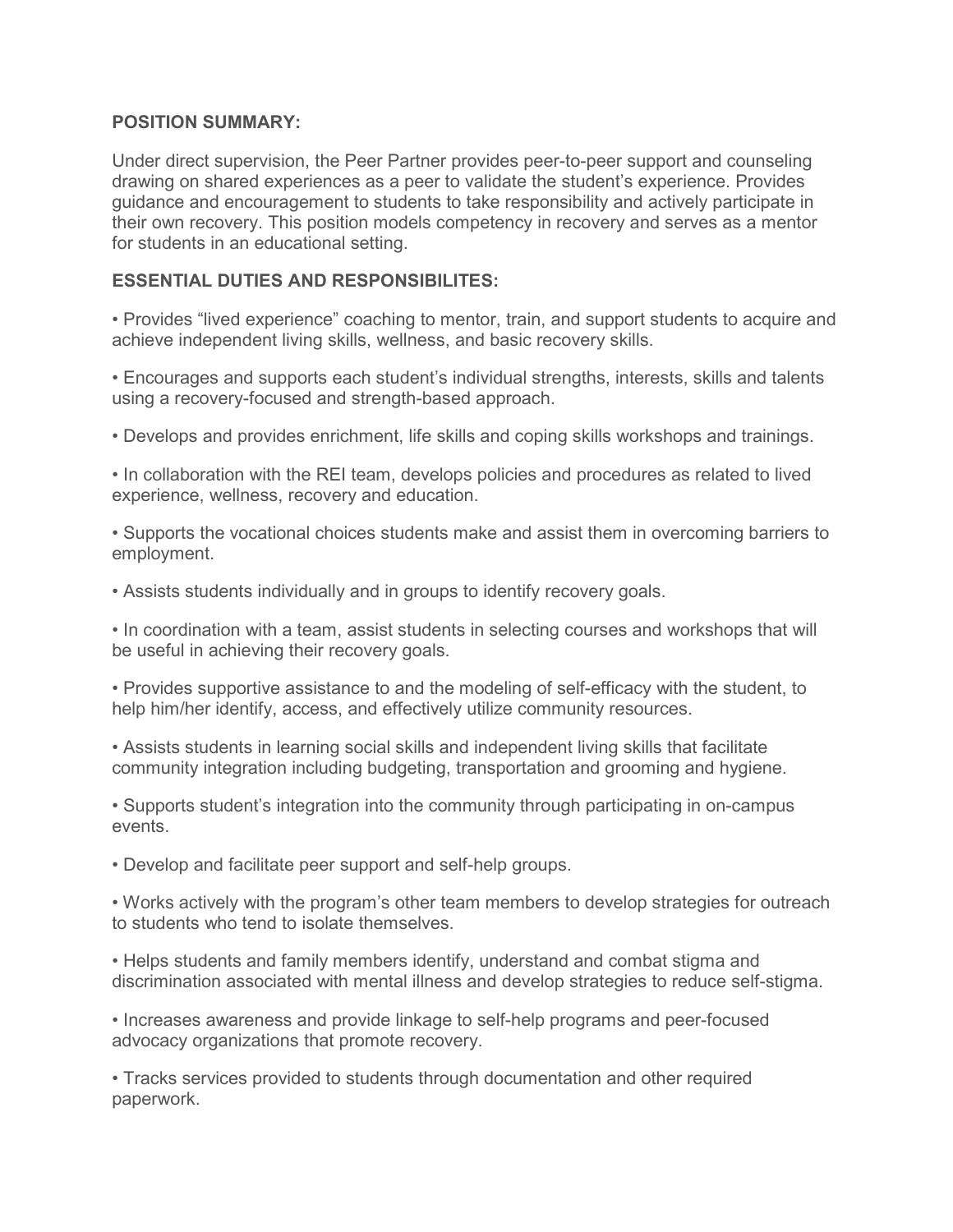• Participates in off-site presentations and outreach activities introducing the program to community partners and potential new students.

• Attends and participates in staff meetings on a regular basis to provide input towards program development and staff training.

• Attends and participates in scheduled supervision to provide or receive input towards program development and staff training.

• Reports to work on time and maintains reliable and regular attendance.

• Models Pacific Clinics' approach, mission and core values in all communication and correspondence.

• Communicates effectively in a culturally competent manner with a diverse member population and promotes favorable interaction with managers, co-workers and others.

• Performs other duties as assigned.

#### **QUALIFICATIONS/SKILLS:**

This position requires that the Peer Partner be self-identified as a person with lived (or family) experience with mental illness and the mental health system. The individual should have the ability to identify recovery principles and explain their recovery process.

To perform this job successfully, an individual must be able to perform each essential duty satisfactorily. The requirements listed below are representative of the knowledge, skill and/or ability required.

### **ORGANIZATIONAL RELATIONSHIPS/INTERACTION:**

Initiate and maintain professional interactions and communication with Clinic's employees and/or others.

#### **EDUCATION and/or EXPERIENCE/POSITION REQUIREMENTS:**

• High school diploma or GED preferred but is not required. Completion of Mental Health Worker Training Course or Peer Support Specialist training is highly desirable.

• Position is reserved for an individual who has lived experience with mental illness or the mental health system.

- Basic knowledge of computer Word and Outlook skills, required.
- Flexible work schedule to include evenings.
- Maintains respectful interpersonal relationships with students while maintaining appropriate boundaries.

• Exhibits a non-judgmental approach to effective listening maintaining, respectful eye contact and an appropriate level of engagement.